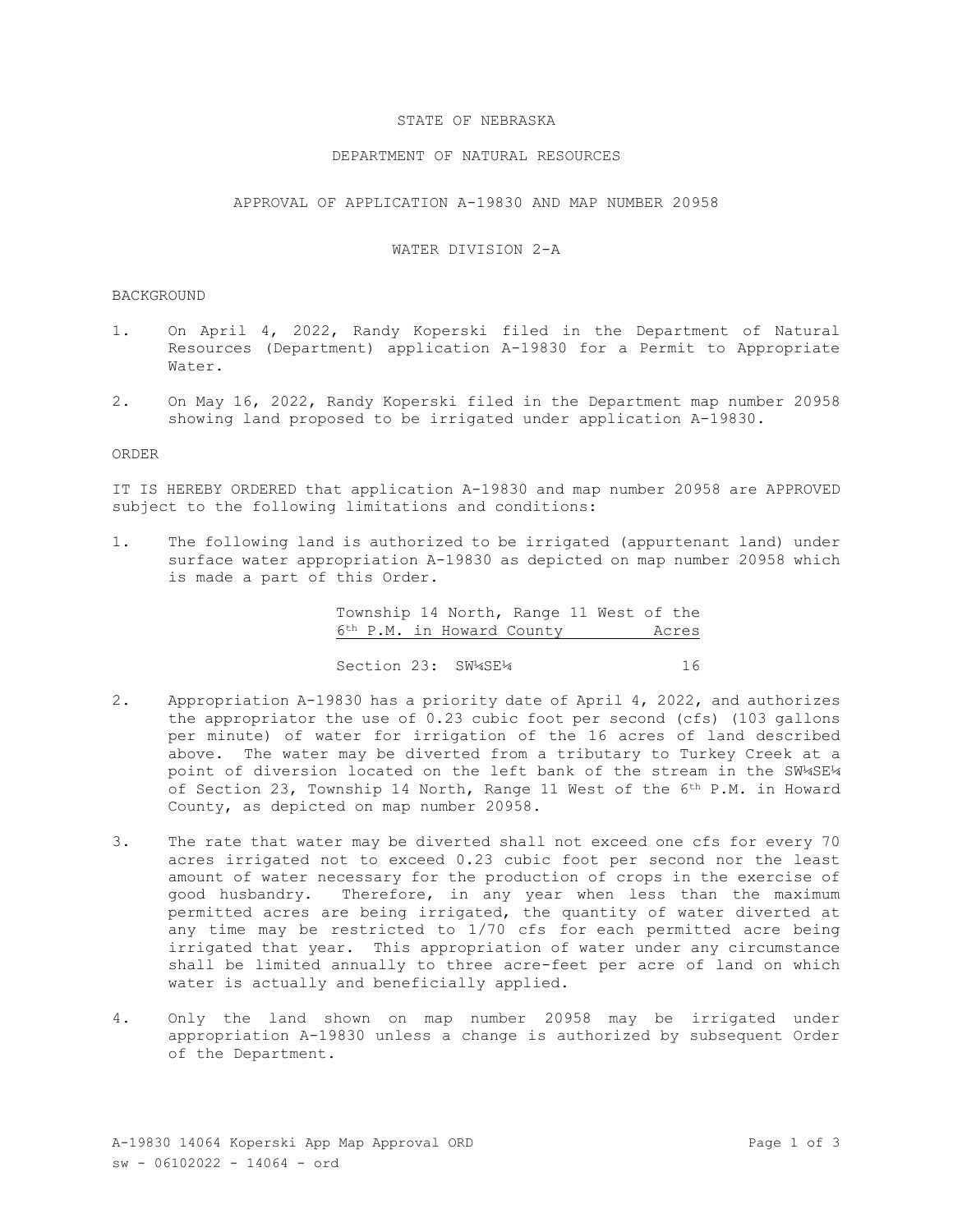- 5. If during the course of construction of the irrigation project it is determined that there is a difference in the number and/or location of acres from the approved map, an amended project map may be filed for an equal or lesser number of acres prior to the beneficial use investigation deadline. The Department, at its sole discretion, must determine that the change from the original map remains within the original project concept and does not violate any rules and/or statutes and will not harm another appropriator. The amended map may then be approved by Order of the Department for an equal or lesser number of acres of land or amount of water than originally granted.
- 6. A measuring device, approved by the Department, may be required if so ordered by the Department.
- 7. The appropriator must comply with all relevant statutes. The statutes include, but are not limited to, the following:
	- A. Notify the Department of any change in ownership or address.
	- B. Notify the Department of the name and address of the person responsible for the use of the water appropriation (this may include farm managers, tenants, or relatives that actually apply the water to the approved use).
- 8. The appropriator must comply with the following deadlines:
	- A. The appropriator must proceed diligently with the construction unless interrupted by some unavoidable and natural cause.
	- B. The appropriation is not considered perfected until water has been beneficially applied for the purpose stated in this Order. The water appropriated under A-19830 must be beneficially used by September 1, 2024.
- 9. After September 1, 2024, a field investigation will be conducted to determine the lands where water has been beneficially applied.
	- A. If the entire appropriation is found to have water beneficially applied, a Certificate of Perfected Appropriation will be issued by the Department for A-19830.
	- B. If a portion of the appropriation is found to have had water beneficially applied within the original project concept the Department may, at its discretion, modify the project map and land listing to represent the conditions found during the field investigation. The number of acres and diversion rate determined by the Department will not exceed what is granted by this Order. A Certificate of Perfected Appropriation specifying the final number of acres, location of acres and diversion rate will be issued by the Department for A-19830.
	- C. If no portion of the appropriation is found to have water beneficially applied, the Department will issue an Order of Cancellation in Full for A-19830.